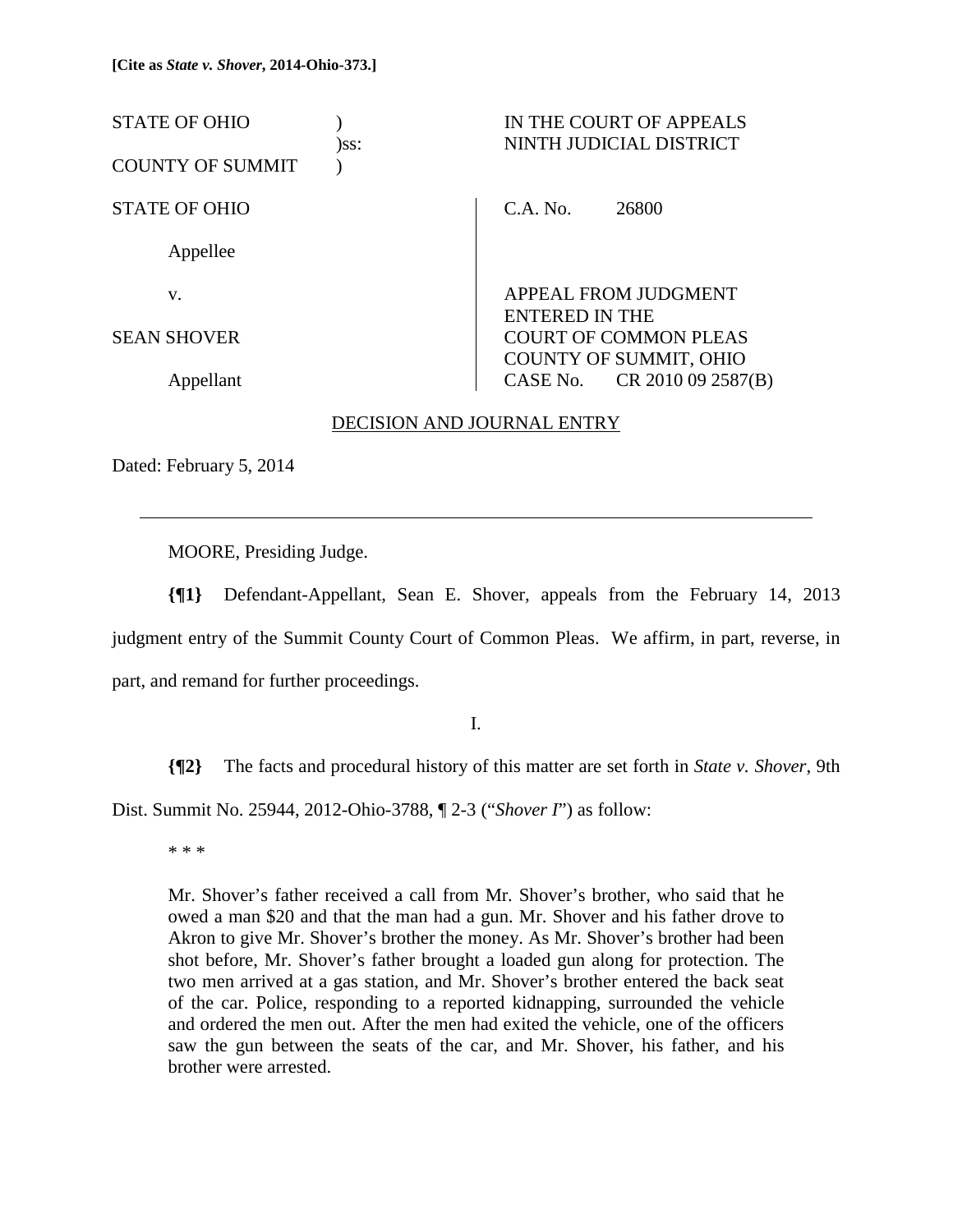A jury convicted Mr. Shover of improper handling of a firearm in a motor vehicle but acquitted him of resisting arrest. The jury could not reach a verdict on the charge of carrying a concealed weapon, which was subsequently dismissed at the State's request. The trial court sentenced Mr. Shover to 18 months of community control and ordered him to pay a \$500 fine as well as court costs.

\* \* \*

**{¶3}** Mr. Shover appealed, arguing that his conviction for improperly handling a firearm in a motor vehicle was unconstitutional in light of *District of Columbia v. Heller*, 554 U.S. 570 (2008), and *McDonald v. Chicago*, \_\_\_ U.S. \_\_\_, 130 S.Ct. 3020 (2010). *Id*. at ¶ 4. This Court reversed and remanded for further proceedings to determine "whether the Second Amendment right to bear arms applie<sup>[d]</sup> in this case," and, if so, directed the trial court to "consider and apply the appropriate level of scrutiny to R.C. 2923.16(B) to determine whether the statute violated Mr. Shover's Second Amendment rights." *Id.* at ¶ 14.

**{¶4}** On remand, the trial court reinstated Mr. Shover's previous judgment, concluding that:

[T]he Second Amendment to the U.S. Constitution applies to the activity of [Mr. Shover] in this case. After considering [Mr. Shover's] interests in his Second Amendment rights and the government's objectives in enacting R.C. 2923.16, the court determines that R.C. 2923.16 is subject to an intermediate level of scrutiny. After applying intermediate scrutiny, the court concludes that R.C. 2923.16 is constitutional. \* \* \*

**{¶5}** Mr. Shover appealed, raising seven assignments of error for our consideration.

To facilitate our discussion, we will address certain assignments of error together.

II.

# **ASSIGNMENT OF ERROR I**

THE TRIAL COURT COMMITTED REVERSIBLE ERROR IN NOT DISMISSING [MR. SHOVER'S] CHARGE OR CONVICTION OF IMPROPERLY HANDLING FIREARMS IN A MOTOR VEHICLE BECAUSE THE CHARGE AND CONVICTION WERE UNCONSTITUTIONAL UNDER THE U.S. CONSTITUTION'S SECOND AMENDMENT AND ART. I, § 4 OF THE OHIO CONSTITUTION.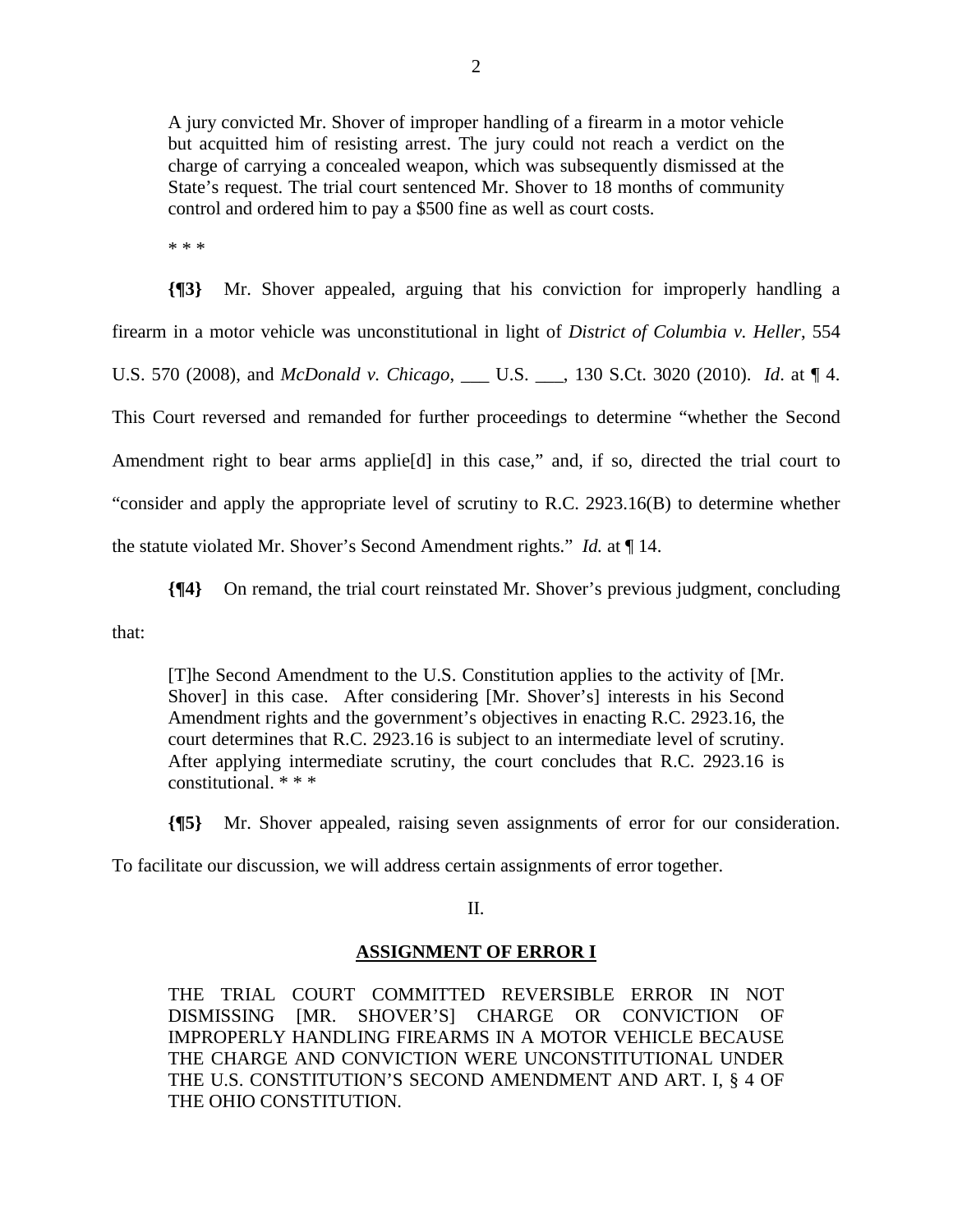**{¶6}** In his first assignment of error, Mr. Shover challenges the constitutionality of R.C. 2923.16(B), which states that "[n]o person shall knowingly transport or have a loaded firearm in a motor vehicle in such a manner that the firearm is accessible to the operator or any passenger without leaving the vehicle." Specifically, Mr. Shover contends that he has a Second Amendment right to possess a firearm in his vehicle for self-protection and protection of others and that the statute infringes upon that right.

**{¶7}** According to the record, the trial court concluded that the Second Amendment applies in this case, that the rights conferred upon Mr. Shover by the Second Amendment extend outside the home, but that the statutory provision is an appropriate limitation or regulation of the right to bear arms. The trial court reasoned as follows:

\* \* \*

In the present case, [Mr. Shover] also argues that the right to bear arms extends to his motor vehicle. The right to bear arms existed at common law before the Second Amendment was adopted. [Mr. Shover] argues that when the Second Amendment was drafted, it was intended to protect individual's rights to carry arms in public. As [Mr. Shover] points out, the Revolution was not fought in the colonists' kitchens and living rooms. When the Minutemen answered the call to arms on April 19, 1775, they carried arms. A home-bound Second Amendment right to bear arms would have been nonsensical because it would not have permitted the militia it purported to protect even to gather and train, let alone enter into active service.

Upon due consideration of the applicable case law and the parties' arguments, the court concludes that [Mr. Shover] has a fundamental right to bear arms under the Second Amendment while occupying a motor vehicle. The right to keep and bear arms, recognized by the Second Amendment, was not intended to be limited to the home. Moreover, as noted in *McDonald* [], the Due Process Clause of the Fourteenth Amendment incorporates the Second Amendment and applies it to the states. As a result, state laws that limit the right to keep and bear arms must pass federal constitutional muster.

Further, the trial court applied intermediate scrutiny to R.C. 2923.16(B), and found it to be

constitutional, stating: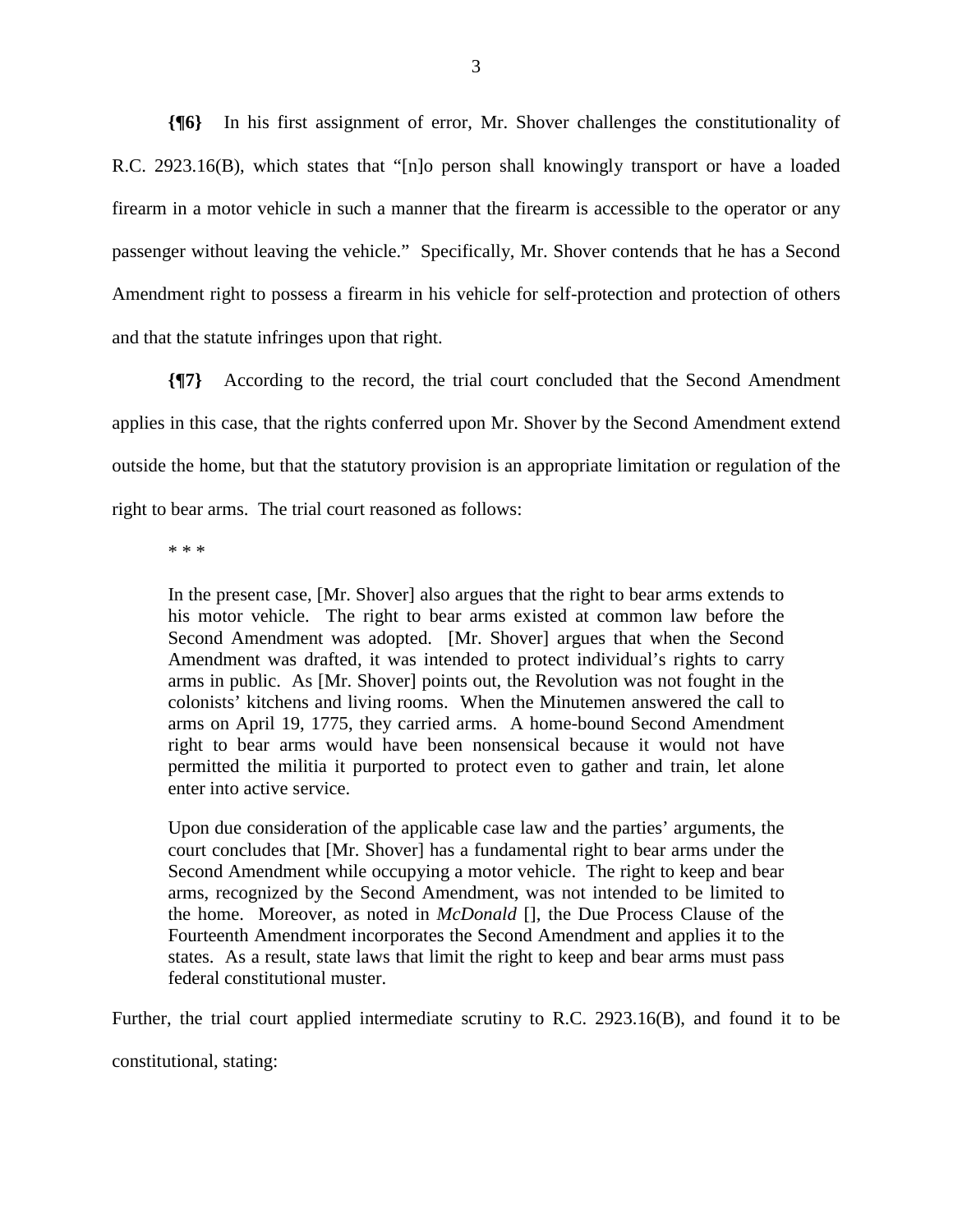\* \* \*

As noted above, R.C. 2923.16 does not completely prohibit an individual from carrying arms in his or her motor vehicle. R.C.  $2923.16(F)(5)$  renders the prohibitions set forth in divisions (B) and (C) of 2923.16 inapplicable to persons who have been issued a license or temporary emergency license, to carry a concealed handgun. This statute was enacted to preserve the safety of drivers on Ohio roads and the state's law enforcement personnel.

\* \* \*

In *Klein v. Leis*, 99 Ohio St.3d 537, 2003-Ohio-4779, the [Supreme Court of Ohio] upheld the constitutionality of R.C. 2923.12, the concealed carry statute, albeit without articulating the standard of scrutiny it was applying in reaching that conclusion. If it was constitutional for the state legislature to restrict the Second Amendment rights of Ohio citizens to carry loaded firearms by way of the concealed carry law, it is no less appropriate for the legislature to require citizens who wish to have loaded handguns in their cars to have such permits.

\* \* \*

For these reasons, the court determines that there is a reasonable fit between R.C. 2923.16 and the substantial governmental interest of preserving the safety of drivers and passengers in motor vehicles, and police officers. Accordingly, R.C. 2923.16 is constitutional.

\* \* \*

**{¶8}** We review constitutional challenges de novo. *State v. Honey*, 9th Dist. Medina No. 08CA0018-M, 2008-Ohio-4943, ¶ 4. Additionally, "[t]his Court recognizes a strong presumption that legislative enactments are constitutional, and before we will declare a statute unconstitutional, 'it must appear beyond a reasonable doubt that the legislation and constitutional provision are clearly incapable of coexisting.'" *Id.*, quoting *State v. Gill*, 63 Ohio St.3d 53, 55 (1992), citing *State ex rel. Dickman v. Defenbacher*, 164 Ohio St. 142 (1955), paragraph one of the syllabus. This Court has also recognized that "courts decide constitutional issues only when absolutely necessary." *State v. Bales*, 9th Dist. Lorain No. 11CA010126, 2012-Ohio-4426, ¶ 18, quoting *Smith v. Leis*, 106 Ohio St.3d 309, 2005-Ohio-5125, ¶ 54. However, "such necessity is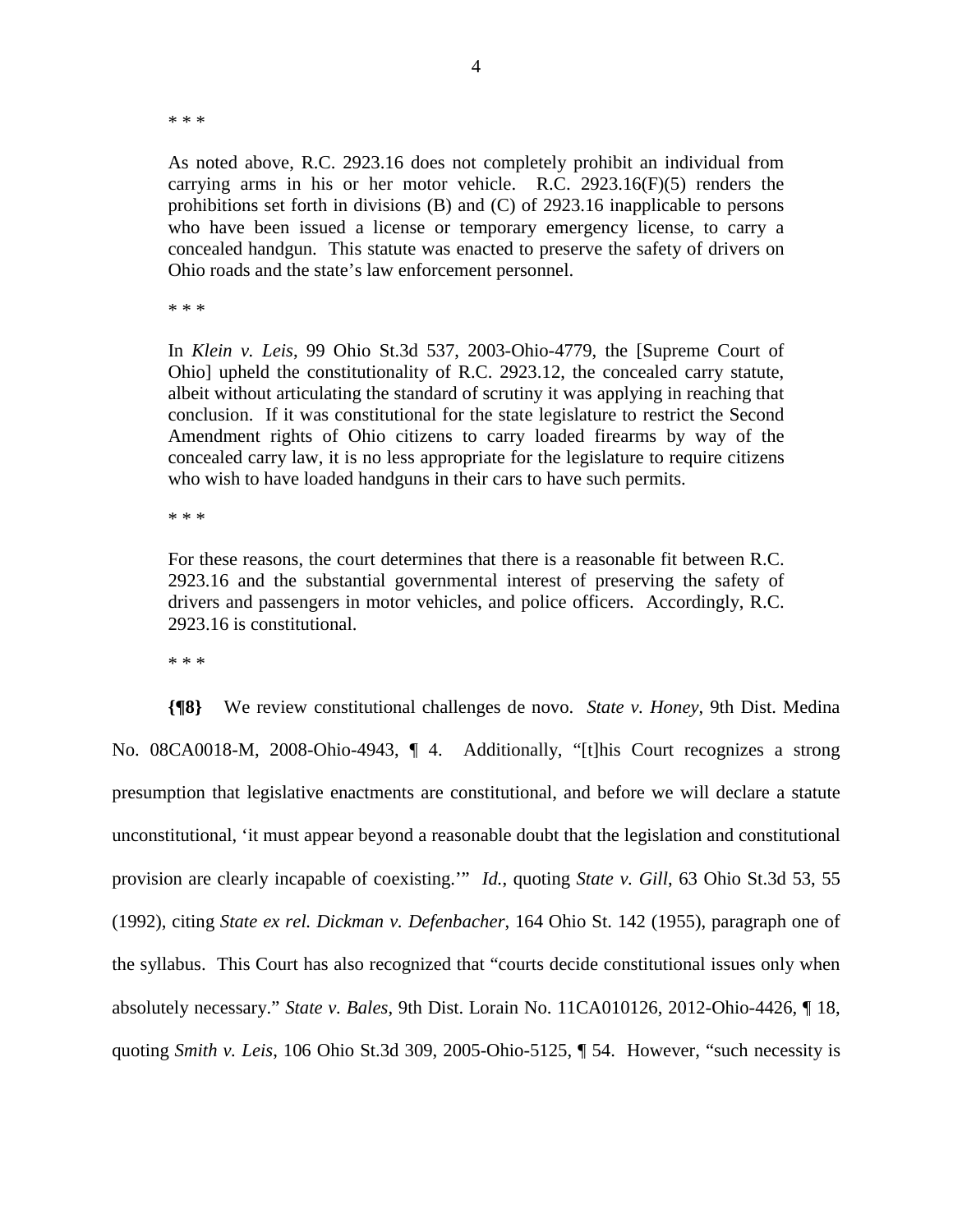absent where other issues are apparent in the record which will dispose of the case on its merits." *Greenhills Home Owners Corp. v. Village of Greenhills*, 5 Ohio St.2d 207, 212 (1966).

**{¶9}** The Second Amendment to the United States Constitution provides: "A well regulated Militia, being necessary to the security of a free State, the right of the people to keep and bear Arms, shall not be infringed."

**{¶10}** In *Heller*, the United States Supreme Court "considered a Second Amendment challenge to three ordinances enacted by the District of Columbia, which (1) totally banned the possession of handguns in the home and (2) required that any lawfully-owned firearms in the home be disassembled or bound by a trigger lock at all times, rendering them inoperable." *State v. Henderson*, 11 Dist. Portage No. 2010-P-0046, 2012-Ohio-1268, ¶ 42. After an historical analysis of the Second Amendment, the *Heller* majority held that "the Second Amendment confers an individual right to keep and bear arms \* \* \*." *Heller* at 622. Further, the *Heller* majority held that the District of Columbia's "ban on handgun possession in the home violates the Second Amendment, as does its prohibition against rendering any lawful firearm in the home operable for the purpose of immediate self-defense." *Id*. at 635. The Court explained its reasoning as follows:

There seems to us no doubt, on the basis of both text and history, that the Second Amendment conferred an individual right to keep and bear arms. Of course the right was not unlimited, just as the First Amendment's right of free speech was not. Thus, we do not read the Second Amendment to protect the right of citizens to carry arms for *any sort* of confrontation, just as we do not read the First Amendment to protect the right of citizens to speak for *any purpose*.

\* \* \*

As the quotations earlier in this opinion demonstrate, the inherent right of selfdefense has been central to the Second Amendment right. The handgun ban amounts to a prohibition of an entire class of "arms" that is overwhelmingly chosen by American society for that lawful purpose. The prohibition extends, moreover, to the home, where the need for defense of self, family, and property is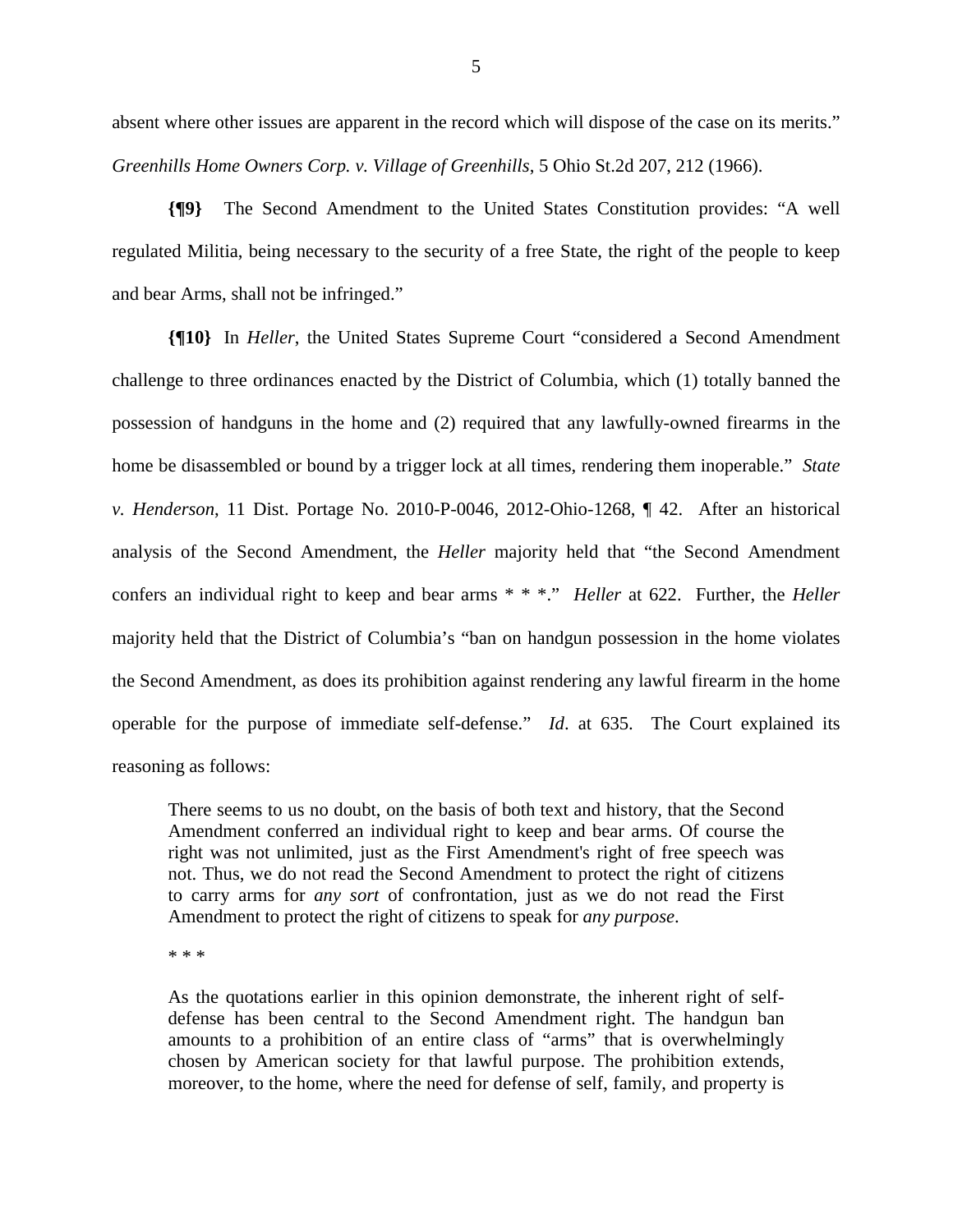most acute. Under any of the standards of scrutiny that we have applied to enumerated constitutional rights, banning from the home the most preferred firearm in the nation to keep and use for protection of one's home and family, would fail constitutional muster.

(Emphasis sic.) (Quotations and citations omitted.) *Id*. at 595, 628-29. While the *Heller* majority

did not define the outer limits of the Second Amendment right to keep and bear arms, it indicated

certain limitations, stating:

Like most rights, the right secured by the Second Amendment is not unlimited. From Blackstone through the 19th-century cases, commentators and courts routinely explained that the right was not a right to keep and carry any weapon whatsoever in any manner whatsoever and for whatever purpose. For example, the majority of the 19th-century courts to consider the question held that prohibitions on carrying concealed weapons were lawful under the Second Amendment or state analogues. *Although we do not undertake an exhaustive historical analysis today of the full scope of the Second Amendment*, nothing in our opinion should be taken to cast doubt on longstanding prohibitions on the possession of firearms by felons and the mentally ill, or laws forbidding the carrying of firearms in sensitive places such as schools and government buildings, or laws imposing conditions and qualifications on the commercial sale of arms.

(Emphasis added.) *Id*. at 626-27.

**{¶11}** Then, approximately two years later, in *McDonald*, 130 S.Ct. 3026, the United

States Supreme Court reaffirmed its decision in *Heller*, and extended the Second Amendment

right to keep and bear arms to the States through the Fourteenth Amendment, stating:

Two years ago, in *District of Columbia v. Heller,* 554 U.S. 570, 128 S.Ct. 2783, 171 L.Ed.2d 637 (2008), we held that the Second Amendment protects the right to keep and bear arms for the purpose of self-defense, and we struck down a District of Columbia law that banned the possession of handguns in the home. The city of Chicago (City) and the village of Oak Park, a Chicago suburb, have laws that are similar to the District of Columbia's, but Chicago and Oak Park argue that their laws are constitutional because the Second Amendment has no application to the States. We have previously held that most of the provisions of the Bill of Rights apply with full force to both the Federal Government and the States. Applying the standard that is well established in our case law, we hold that the Second Amendment right is fully applicable to the States.

The *Heller* and *McDonald* decisions, however, left unanswered questions as to whether the

Second Amendment right to keep and bear arms exists outside the home, and, if it does, to what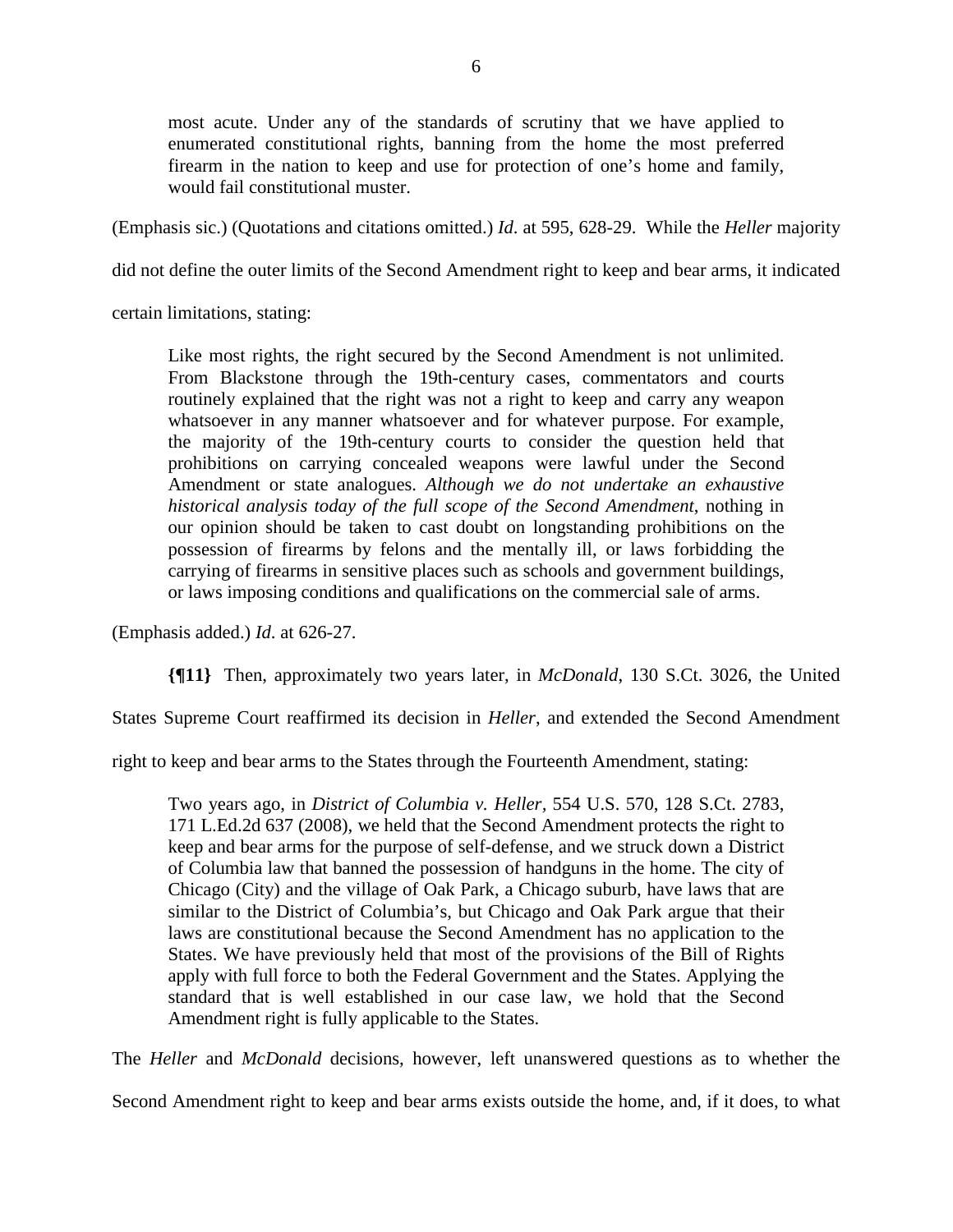extent. Further, neither *Heller*, nor *McDonald*, set forth the level of scrutiny to apply to laws that burden Second Amendment rights.

**{¶12}** In *U.S. v. Masciandaro*, 638 F.3d 458, 471 (4th Cir.2011), the Fourth Circuit

Court of Appeals applied intermediate scrutiny to a regulation making it illegal for a person to

carry or possess a loaded weapon in a vehicle within national park areas. However, the Fourth

Circuit declined to decide whether the Second Amendment right to keep and bear arms extends

outside the home. The Fourth Circuit stated its reasoning as follows:

This case underscores the dilemma faced by lower courts in the post-*Heller* world: how far to push *Heller* beyond its undisputed core holding. On the question of *Heller's* applicability outside the home environment, we think it prudent to await direction from the [United States Supreme] Court itself. \* \* \*

There may or may not be a Second Amendment right in some places beyond the home, but we have no idea what those places are, what the criteria for selecting them should be, what sliding scales of scrutiny might apply to them, or any one of a number of other questions. \* \* \* The whole matter strikes us as a vast [unknown land] that courts should enter only upon necessity and only then by small degree.

There is no such necessity here. We have no reason to expound on where the *Heller* right may or may not apply outside the home because \* \* \* intermediate scrutiny of any burden on the alleged right would plainly lead the court to uphold the \* \* \* regulation.

\* \* \*

*Masciandaro* at 475.

**{¶13}** Here, we follow the Fourth Circuit's reasoning, and decline to address whether the Second Amendment right to keep and bear arms applies outside the home. As in *Masciandaro*, this matter does not necessitate that we reach beyond the law set forth in *Heller* and *McDonald*. Assuming without deciding, that the Second Amendment extends outside the home, and specifically to motor vehicles, we agree with the trial court's well-reasoned conclusion that intermediate scrutiny should apply to R.C. 2923.16(B) because it acts as a regulation to preserve the safety of Ohio drivers and the state's law enforcement personnel.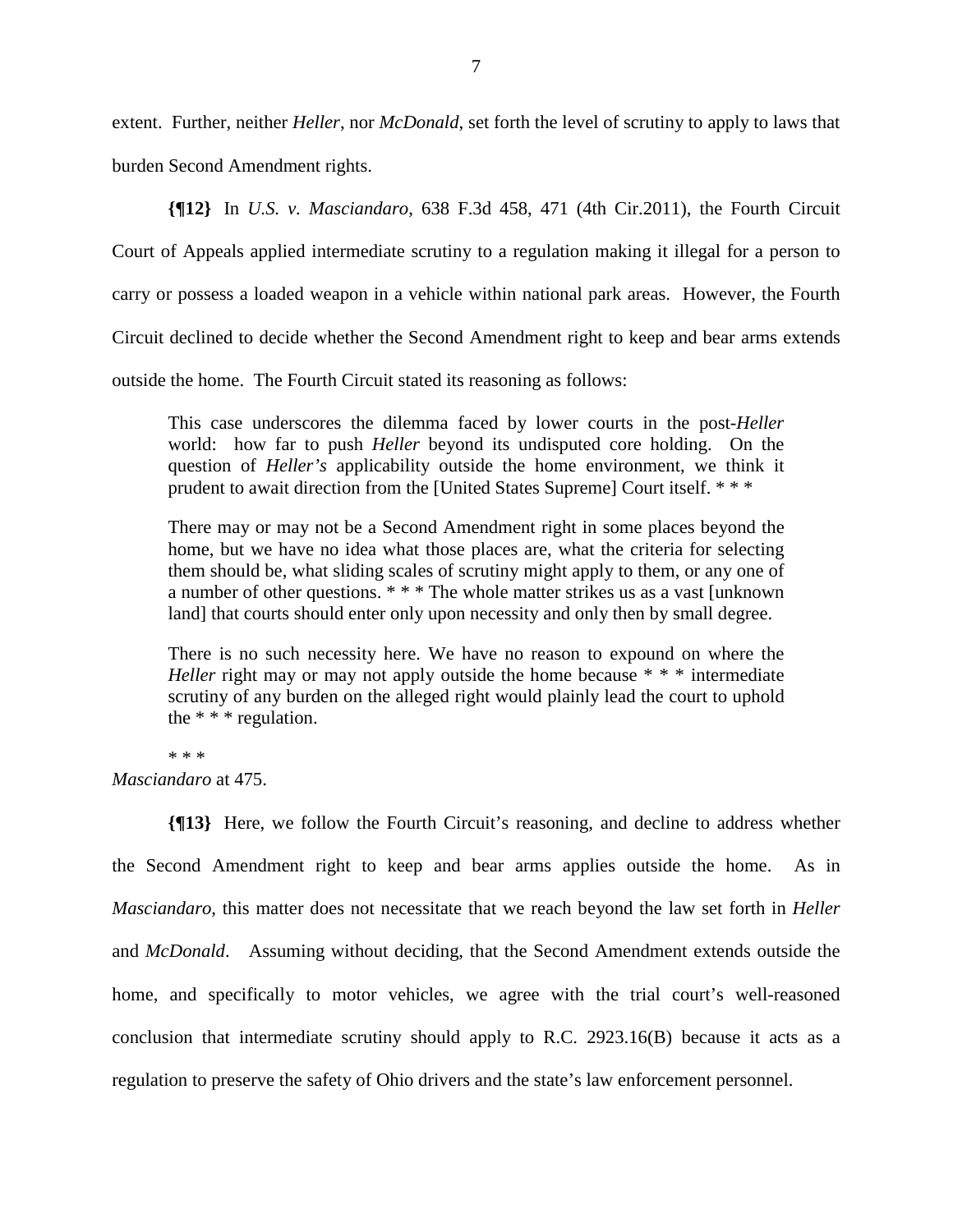**{¶14}** "[I]n applying the intermediate scrutiny standard to legislation that regulates the Second Amendment, such legislation (1) must be narrowly tailored to serve a significant government interest, and further, it (2) must leave open alternative means of exercising the right." *State v. Henderson*, 11th Dist. Portage No. 2010-P-0046, 2012-Ohio-1268, ¶ 52, citing *Perry Ed. Assn. v. Perry Local Educators' Assn*., 460 U.S. 37 (1983). In *Henderson* at ¶ 53-54, the Eleventh District Court of Appeals applied intermediate scrutiny to R.C. 2923.16(B), and concluded that it passed constitutional muster. First, the court stated that R.C. 2923.16(B) "is substantially related to furthering public safety," by preventing "an operator or passenger from using the loaded firearm as a weapon from inside the car for such criminal activities as drive-by shootings, narcotics transactions, or assaults on police officers." *Id.* at  $\P$  53. Further, the court stated that R.C. 2923.16(B) is narrowly tailored to promote public safety because it is limited to those individuals who do not have concealed carry permits and who transport loaded firearms in motor vehicles in such a way that they have access to those firearms without having to leave their vehicle. *Id*. at ¶ 54. Finally, the court indicated that R.C. 2923.16 leaves open alternative means to keep and bear arms in a motor vehicle through R.C.  $2923.16(E)(1)$  and (3), which create exceptions for those individuals having concealed carry permits pursuant to R.C. 2923.12. *Id*. at ¶ 55.

**{¶15}** Based upon this reasoning, we conclude that *if* the Second Amendment right to keep and bear arms does extend to motor vehicles, intermediate scrutiny would apply to R.C. 2923.16(B), and R.C. 2923.16(B) would pass constitutional muster.

**{¶16}** Accordingly, Mr. Shover's first assignment of error is overruled.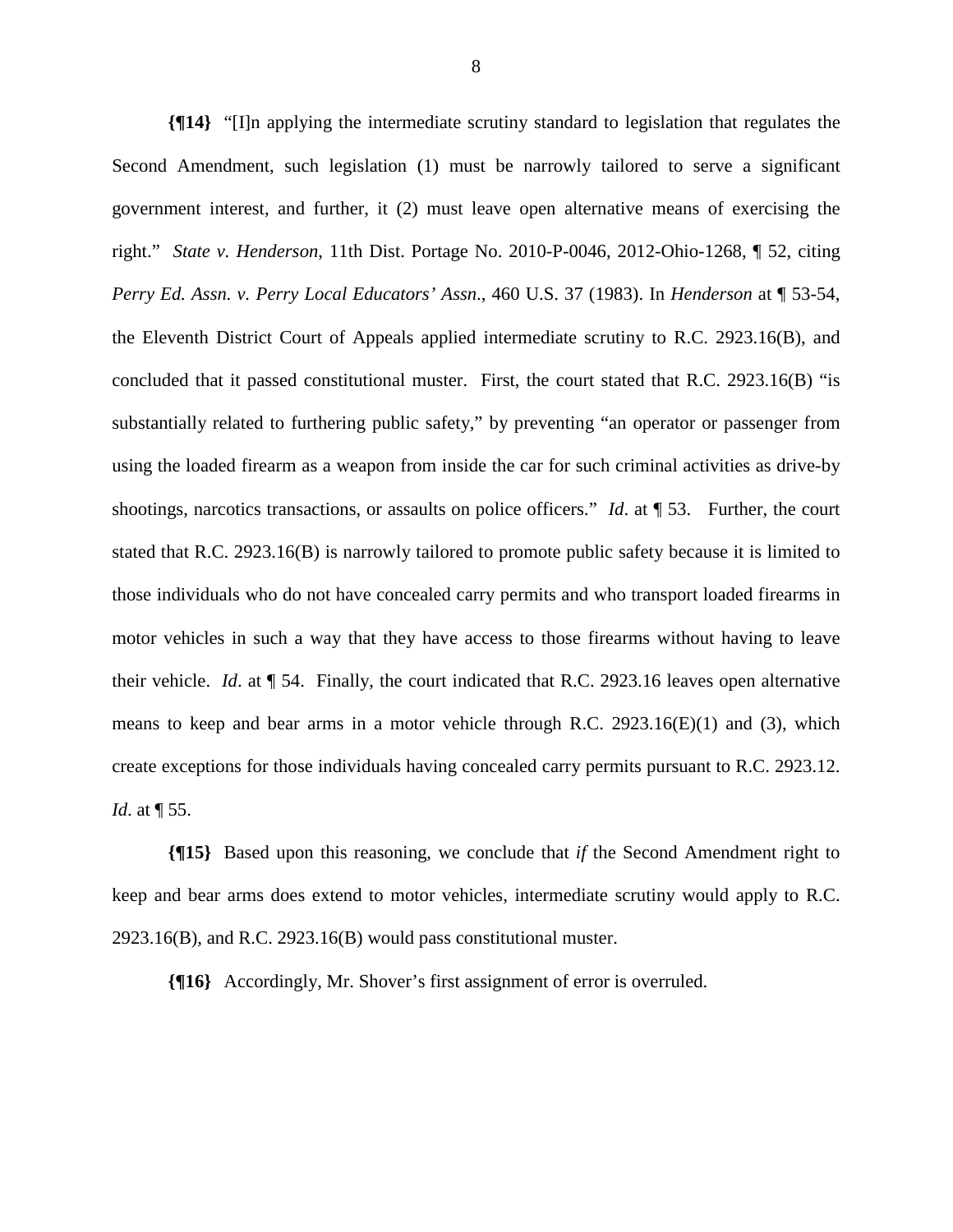#### **ASSIGNMENT OF ERROR II**

# UNDER THE "LAW OF THE CASE" DOCTRINE, [MR.] SHOVER'S CONVICTION FOR IMPROPERLY HANDLING FIREARMS IN A MOTOR VEHICLE IS INVALID AND A LEGAL NULLITY.

**{¶17}** In his second assignment of error, Mr. Shover argues that pursuant to the "law of the case" doctrine, his conviction for improperly handling firearms in a motor vehicle is a legal nullity because the proceedings must begin anew from the original denial of his motion to dismiss. As such, Mr. Shover argues that he should be granted a new trial in this matter.

**{¶18}** The State responds by arguing that, in *Shover I*, this Court only issued a limited remand to determine whether the Second Amendment applies, and if so, to further determine the level of scrutiny with which to analyze R.C. 2923.16(B). According to the State, the trial court complied with this Court's limited remand by determining that the Second Amendment applied, and reviewing R.C. 2923.16(B) under an intermediate level of scrutiny. Upon making the determination that R.C. 2923.16(B) passed constitutional muster, the State contends that the trial court properly reinstated Mr. Shover's conviction for improperly handling firearms in a motor vehicle.

**{¶19}** "A limited remand without retrial is permissible, and oftentimes necessary, when dispositive issues are unaddressed by the trial court." *State v. Hogan*, 10th Dist. Franklin No. 11AP-644, 2012-Ohio-1421, ¶ 14. (*See also State v. Keith*, 10th Dist. Franklin No. 08AP-28, 2008-Ohio-6122, ¶ 40, where 10th District Court of Appeals issued limited remand to trial court instructing it to address the merits of the appellant's motion to suppress and reinstate the verdict if motion is denied). In *Shover I*, this Court reversed, *in part*, and remanded to the trial court to determine (1) whether the Second Amendment applied to R.C. 2923.16(B), and, if it did apply, (2) the appropriate level of scrutiny to analyze the statute's constitutionality. However, this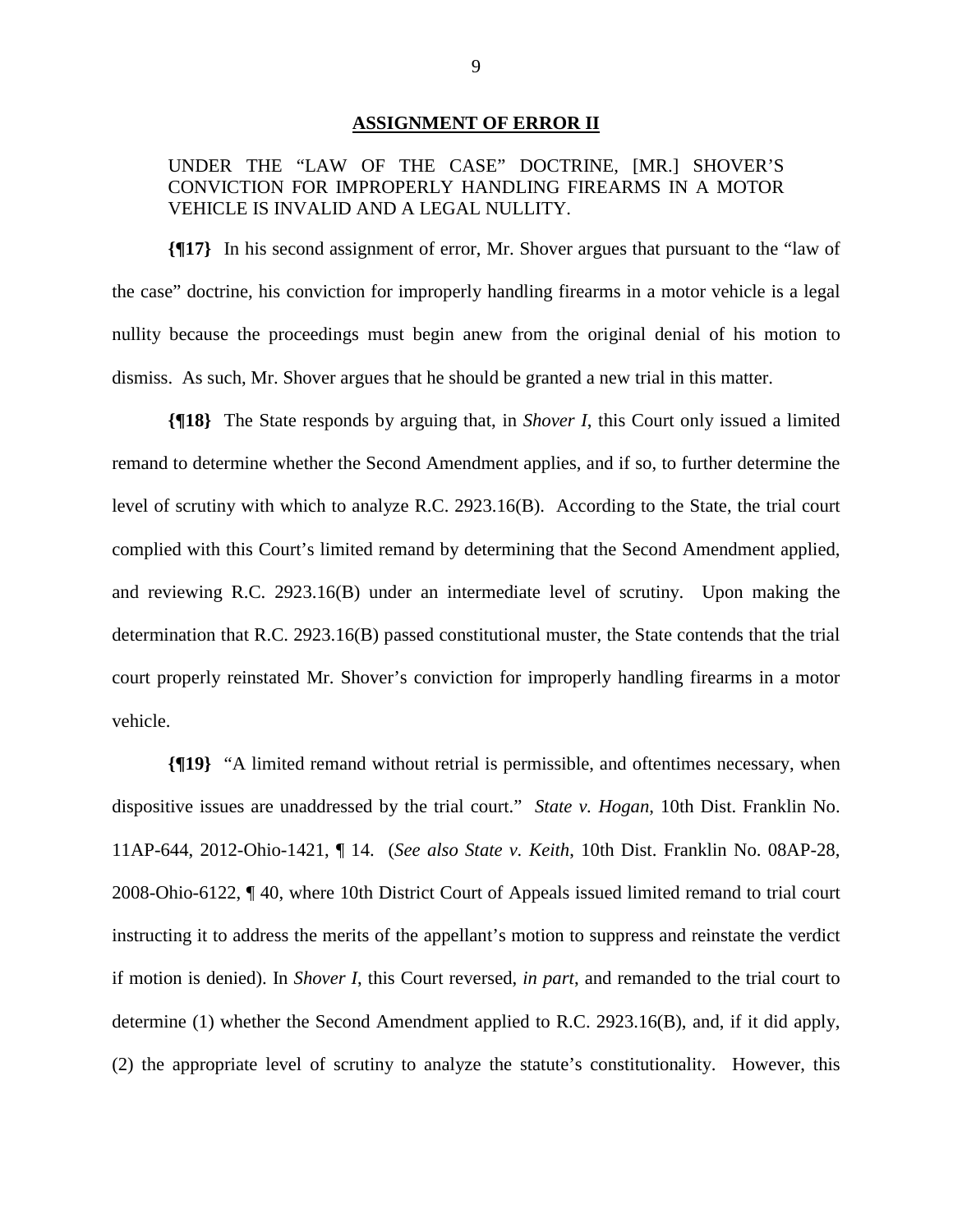Court's decision in *Shover I* did not grant a new trial to Mr. Shover if R.C. 2923.16(B), in fact, passed constitutional muster. Therefore, similar to *Hogan* and *Keith*, we conclude that the trial court properly reinstated Mr. Shover's conviction for improperly handling firearms in a motor vehicle after following this Court's instructions on remand, and determining that R.C. 2923.16(B) is constitutional.

**{¶20}** Accordingly, Mr. Shover's second assignment of error is overruled.

#### **ASSIGNMENT OF ERROR III**

THE TRIAL COURT COMMITTED REVERSIBLE ERROR WHEN IT DENIED GIVING A JURY INSTRUCTION ON THE DEFENSE OF NECESSITY.

**{¶21}** In his third assignment of error, Mr. Shover argues that the trial court erred in denying his request to give a jury instruction on the affirmative defense of necessity, along with the jury instruction for improperly handling a firearm in a motor vehicle.

**{¶22}** Because Mr. Shover did not object to the jury instructions, he has forfeited all but plain error. *See State v. Eafford,* 132 Ohio St.3d 159, 2012-Ohio-2224, ¶ 11. Pursuant to Crim.R. 52, plain error will only be found if it affects a substantial right. "There are three requirements to finding plain error." *State v. Proctor*, 9th Dist. Summit No. 26740, 2013-Ohio-4577, ¶ 4, citing *State v. Payne,* 114 Ohio St.3d 502, 2007-Ohio-4642, ¶ 15-16. "First, there must be an error." *Proctor* at ¶ 4, citing *Payne* at ¶ 16. "Second, the error must be obvious." *Proctor* at  $\P$  4. "Lastly, the error must have affected the outcome of the trial." *Id.*, citing *State v. Barnes,* 94 Ohio St.3d 21, 27 (2002). "The plain error rule should be applied with caution and should be invoked only to avoid a clear miscarriage of justice." *Proctor* at ¶ 4, quoting *State v. Long,* 53 Ohio St.2d 91, 95 (1978).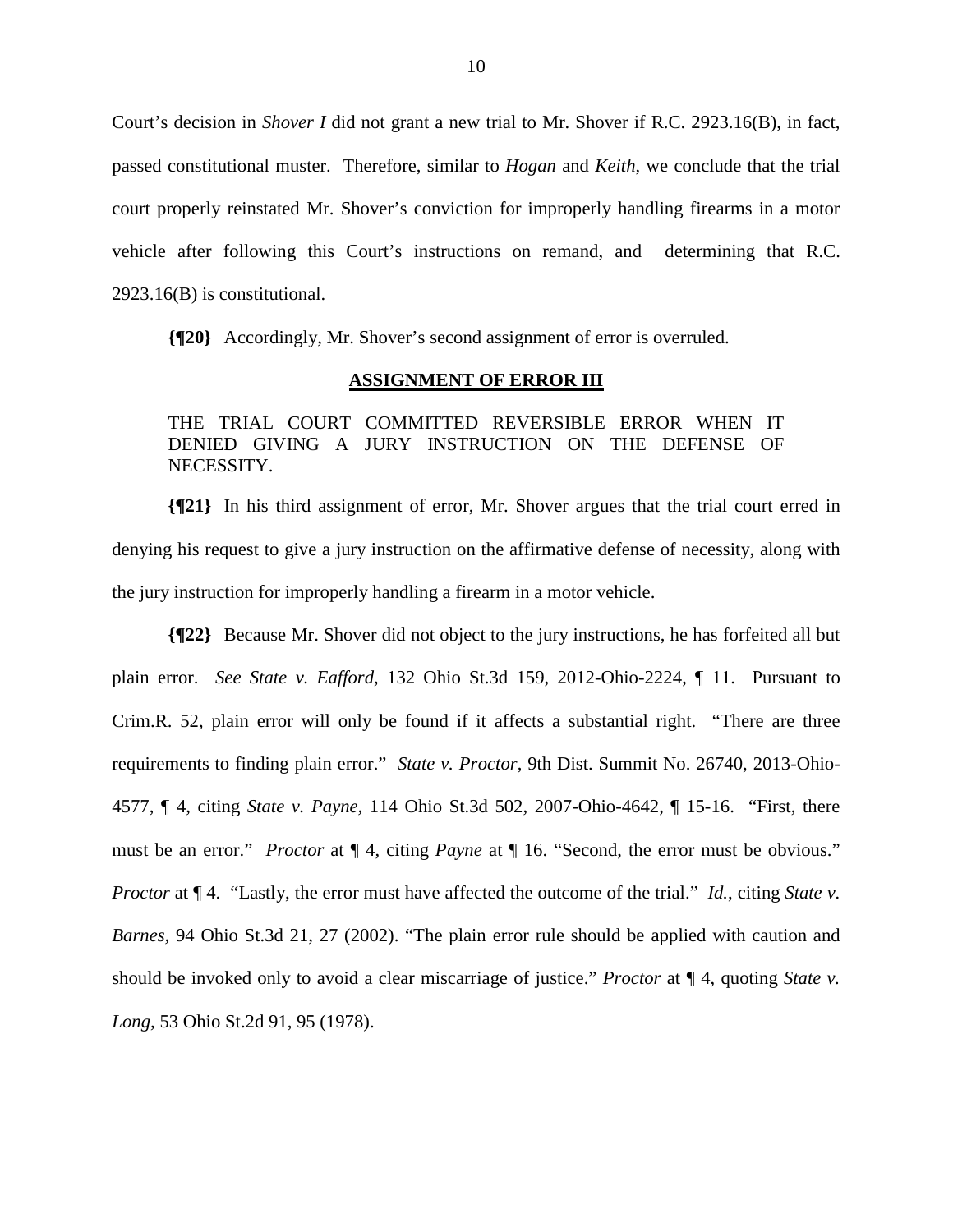**{¶23}** Upon careful review of the record, we conclude that the trial court did not commit plain error in charging the jury without an instruction on the affirmative defense of necessity. In his appellate brief, Mr. Shover argues that the jury instructions for *improperly handling a firearm*, in violation of R.C. 2923.16, should have included the affirmative defense of necessity as set forth in OJI 523.12(C). However, OJI 523.12(C) applies to R.C. 2923.12, *carrying concealed weapons*. According to the record, Mr. Shover was acquitted of the charge of carrying concealed weapons, and the State later dismissed this count from the indictment. As such, Mr. Shover was not prejudiced by the fact that the trial court denied his request for including this instruction to the jury.

**{¶24}** Further, we note that Mr. Shover does not present an argument on appeal as to OJI 523.16, the jury instruction for improperly handling a firearm. Specifically, Mr. Shover fails to show how OJI 523.16(D)(1) and (2) apply to the facts in this case. As such, the trial court did not commit plain error by excluding these instructions from its charge to the jury.

**{¶25}** Accordingly, Mr. Shover's third assignment of error is overruled.

#### **ASSIGNMENT OF ERROR IV**

THE TRIAL COURT COMMITTED REVERSIBLE AND PLAIN ERROR IN ASSESSING COURT COSTS AGAINST [MR. SHOVER] WITHOUT COMPLYING WITH R.C. 2947.23(A)(1)([a]).

#### **ASSIGNMENT OF ERROR V**

[MR. SHOVER] WAS DENIED HIS CONSTITUTIONAL RIGHT TO EFFECTIVE ASSISTANCE OF COUNSEL AT TRIAL WHEN HIS TRIAL COUNSEL FAILED TO ARGUE THAT THE TRIAL COURT'S IMPOSITION OF COURT COSTS UNDER R.C. 2947.23(A)(1)([a]) WAS DEFECTIVE.

**{¶26}** In his fourth and fifth assignments of error, Mr. Shover argues that at the April 5, 2011 sentencing hearing, the trial court failed to substantially comply with R.C.  $2947.23(A)(1)(a)$ , and he was denied the effective assistance of trial counsel because his attorney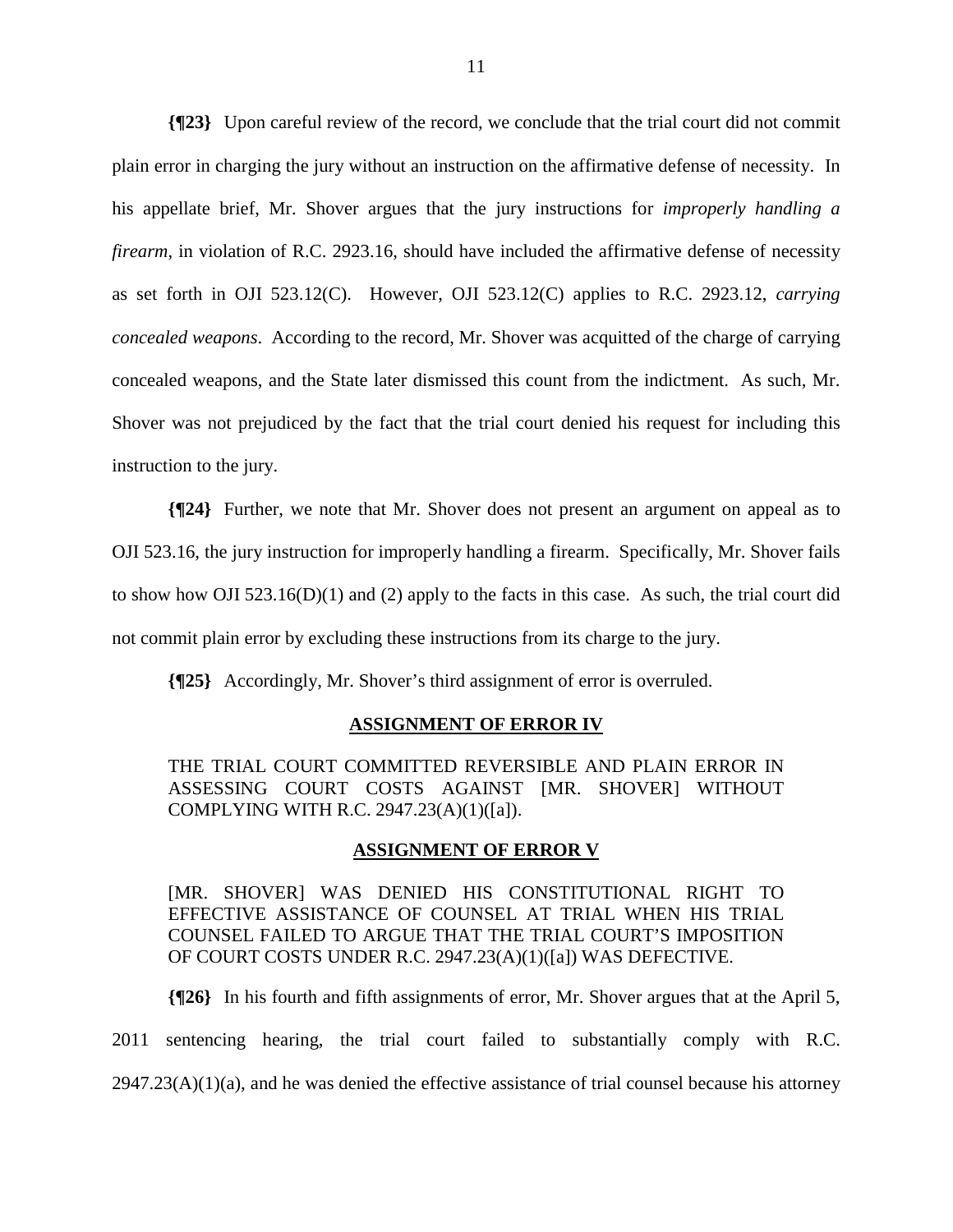failed to argue that the trial court's imposition of court costs was defective. Specifically, Mr. Shover argues that R.C.  $2947.23(A)(1)(a)(i)$  and (ii) required the trial court to notify him that (1) his failure to pay court costs could result in the imposition of community service of not more than forty hours a month, and (2) he would receive credit toward the court costs for each hour of community service performed.

**{¶27}** R.C. 2947.23 (A)(1)(a) states that:

 In all criminal cases, including violations of ordinances, the judge or magistrate shall include in the sentence the costs of prosecution, including any costs under section 2947.231 of the Revised Code, and render a judgment against the defendant for such costs. If the judge or magistrate imposes a community control sanction or other nonresidential sanction, the judge or magistrate, when imposing the sanction, shall notify the defendant of both of the following:

(i) If the defendant fails to pay that judgment or fails to timely make payments towards that judgment under a payment schedule approved by the court, the court may order the defendant to perform community service in an amount of not more than forty hours per month until the judgment is paid or until the court is satisfied that the defendant is in compliance with the approved payment schedule.

(ii) If the court orders the defendant to perform community service, the defendant will receive credit upon the judgment at the specified hourly credit rate per hour of community service performed, and each hour of community service performed will reduce the judgment by that amount.

**{¶28}** This Court has held that "it is reversible error for a trial court to fail to comply with the community service notifications of R.C. 2947.23(A)(1)(a) & (A)(1)(b) \* \* \*." *State v. Flint*, 9th Dist. Summit No. 26308, 2012-Ohio-5268, ¶ 13, quoting *State v. Ross,* 9th Dist. Summit No. 25778, 2012-Ohio-1389, ¶ 28.

**{¶29}** Here, the record reflects that the trial court imposed court costs at Mr. Shover's sentencing hearing. The record also reflects that the trial court did not inform Mr. Shover that his failure to pay court costs could result in the imposition of community service or that he would receive credit toward the court costs from any community service ordered and performed. As such, the trial court failed to comply with the community service notifications set forth in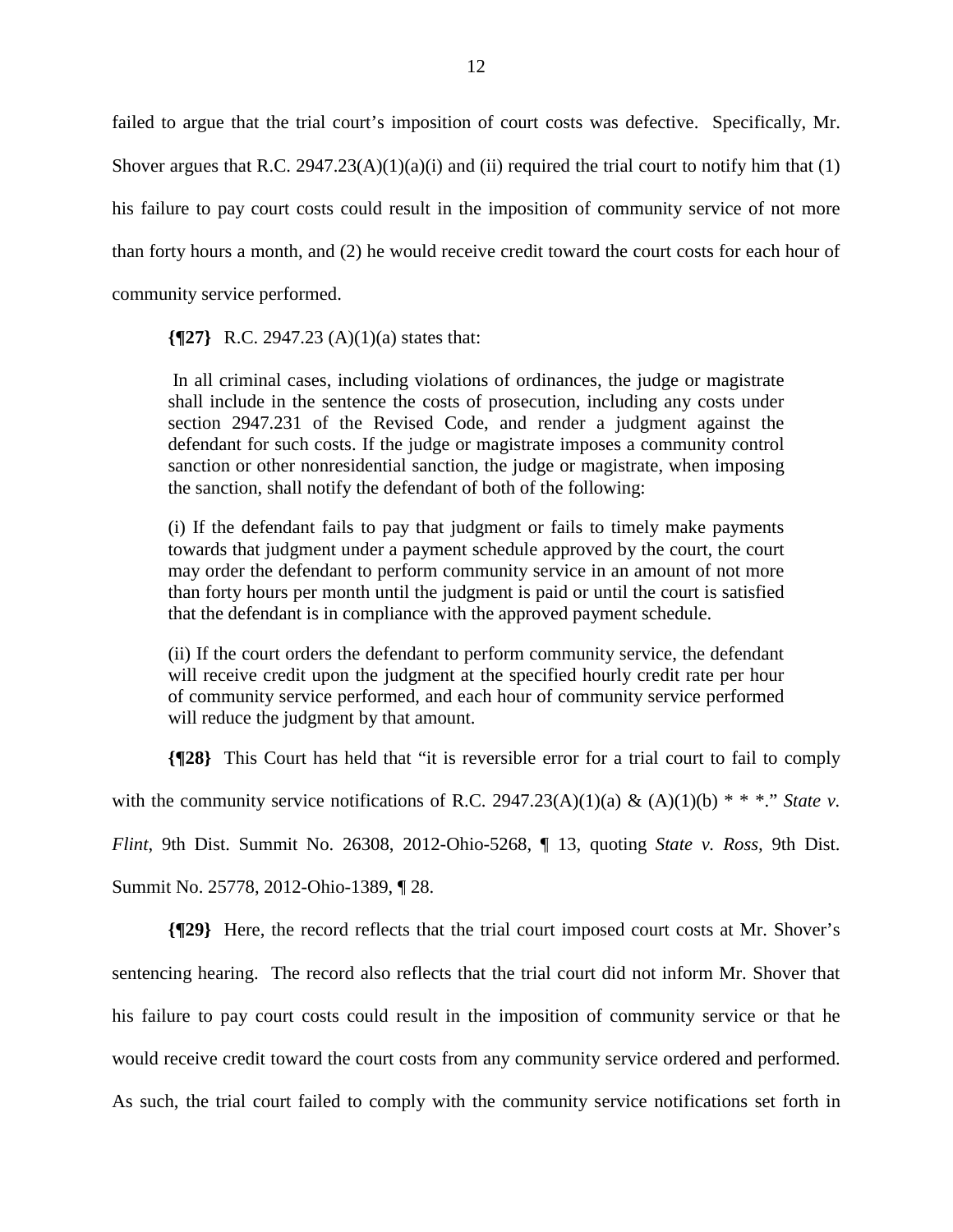R.C. 2947.23. The "proper remedy" for a trial court's failure to comply with the notification provisions of R.C. 2947.23 "is to reverse the trial court's imposition of court costs and remand for the proper imposition of court costs in accordance with the requirements set forth in [the statute]." *Flint* at ¶ 14, quoting *State v. Debruce,* 9th Dist. Summit No. 25574, 2012-Ohio-454, ¶ 38.

**{¶30}** Accordingly, Mr. Shover's fourth assignment of error is sustained.

**{¶31}** Further, in sustaining Mr. Shover's fourth assignment of error, we conclude that

his fifth assignment of error regarding ineffective assistance of trial counsel on the same issue is

moot. *See* App.R. 12 (A)(1)(c).

# **ASSIGNMENT OF ERROR VI**

THE TRIAL COURT COMMITTED REVERSIBLE AND PLAIN ERROR IN ASSESSING A FINE AGAINST [MR. SHOVER] WITHOUT COMPLYING WITH R.C. 2929.19(B)(6).

#### **ASSIGNMENT OF ERROR VII**

[MR. SHOVER] WAS DENIED HIS CONSTITUTIONAL RIGHT TO EFFECTIVE ASSISTANCE OF COUNSEL AT TRIAL WHEN HIS TRIAL COUNSEL FAILED TO ARGUE THAT THE TRIAL COURT'S IMPOSITION OF A FINE WAS IMPROPER WITHOUT CONSIDERING [MR. SHOVER'S] ABILITY TO PAY THE AMOUNT OF THE FINE.

**{¶32}** In his sixth and seventh assignments of error, Mr. Shover argues that the trial

court erred in assessing a \$500 fine against him without complying with R.C. 2929.19 $(B)(5)^1$ ,

and that his trial counsel was ineffective for failing to raise this issue below. Specifically, Mr.

Shover argues that prior to issuing the \$500 fine, the trial court did not consider Mr. Shover's

present or future ability to pay the amount of the fine.

 $\frac{1}{1}$ <sup>1</sup> As of September 30, 2011, R.C. 2929.19(B)(6) was renumbered to R.C. 2929.19(B)(5). Both code sections are identical.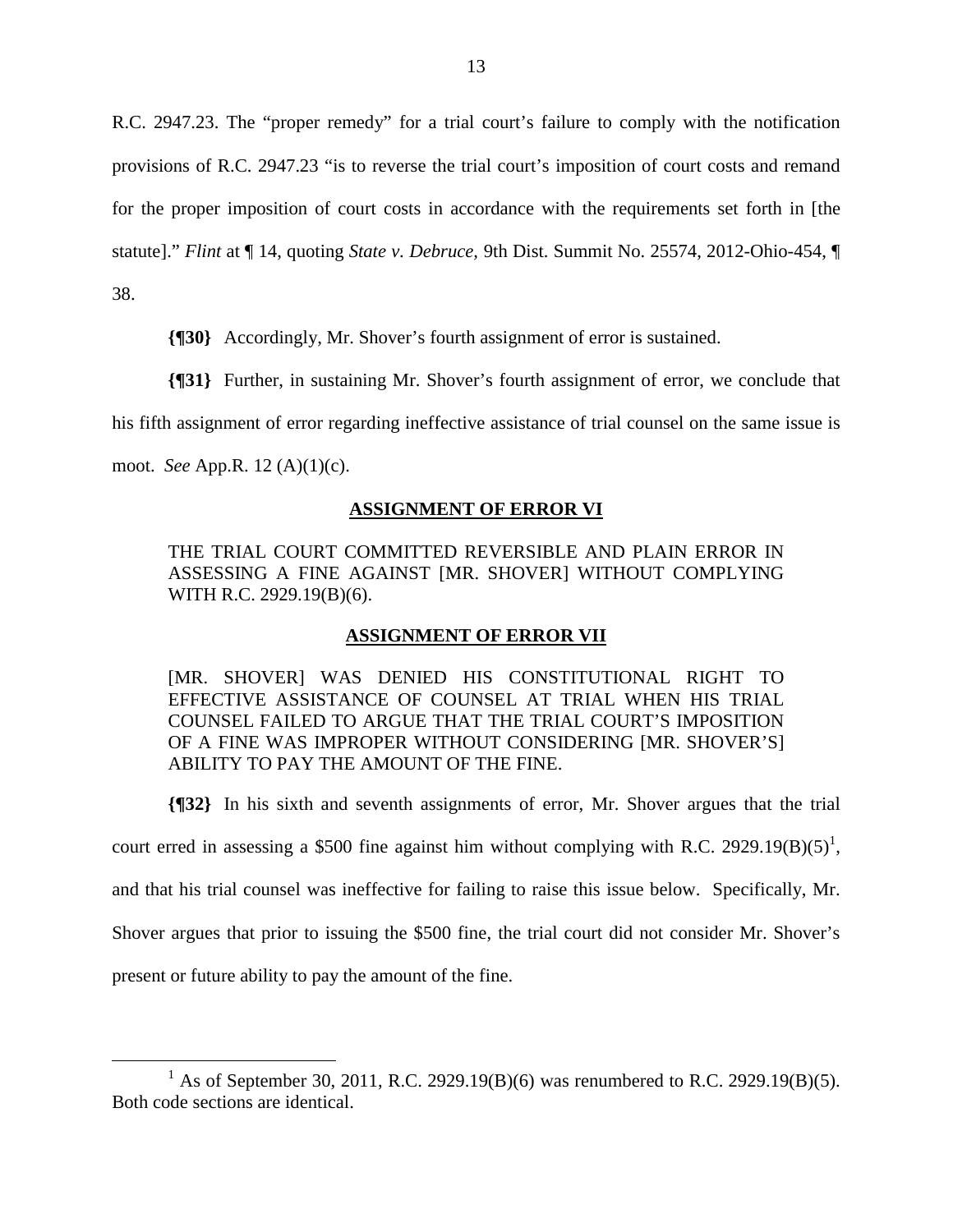**{¶33}** R.C. 2929.19(B)(5) states that "[b]efore imposing a financial sanction under section 2929.18 of the Revised Code or a fine under section 2929.32 of the Revised Code, the court shall consider the offender's present and future ability to pay the amount of the sanction or fine." "[T]here are no express factors that must be taken into consideration or findings regarding the offender's ability to pay that must be made on the record." *State v. Williams*, 9th Dist. Summit No. 26014, 2012-Ohio-5873, ¶ 17, quoting *State v. Martin,* 140 Ohio App.3d 326, 327 (4th Dist.2000). However, the record must reflect that the trial court actually considered a defendant's ability to pay. *Williams* at ¶ 17. "A trial court commits plain error by ordering a defendant to pay restitution without first considering his ability to pay." *Id*. citing *State v. Andrews,* 1st Dist. Hamilton No. C-110735, 2012-Ohio-4664, ¶ 32.

**{¶34}** Here, without first considering Mr. Shover's present or future ability to pay, the trial court stated that "[t]he [c]ourt is going to impose a monetary fine upon you in the amount of \$500." The record indicates that after the trial court imposed the fine, there was no further discussion regarding this issue. Additionally, the sentencing entry does not reflect that the trial court had previously considered Mr. Shover's present or future ability to pay the \$500 fine. *See Williams* at  $\P$  19. Therefore, because the record is completely silent on whether the trial court considered Mr. Shover's present or future ability to pay the fine before imposing it, the trial court committed plain error. *See id*.

**{¶35}** Accordingly, Mr. Shover's sixth assignment of error is sustained.

**{¶36}** Further, in sustaining Mr. Shover's sixth assignment of error, we conclude that his seventh assignment of error regarding ineffective assistance of trial counsel on the same issue is moot. *See* App.R. 12 (A)(1)(c).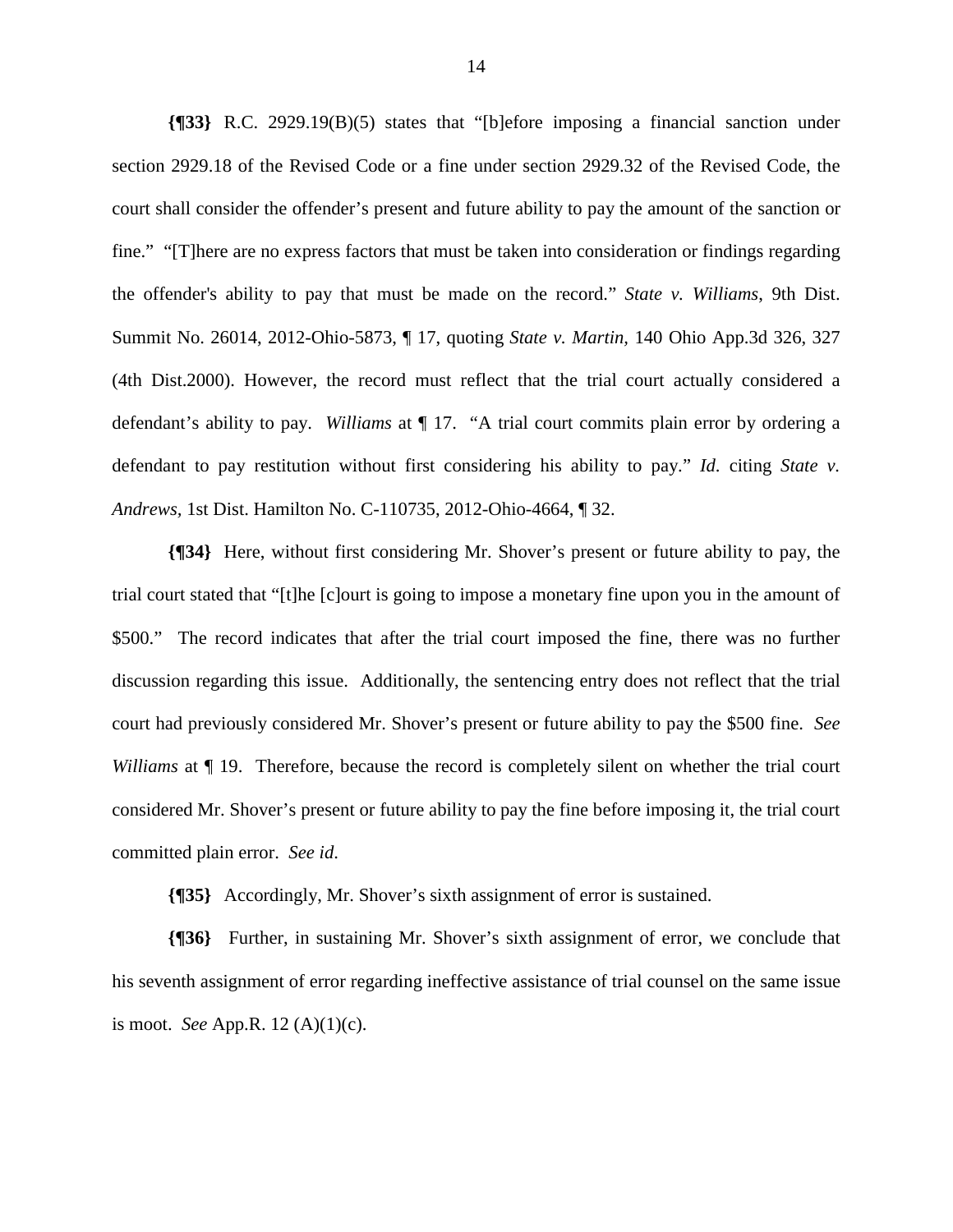#### III.

15

**{¶37}** In overruling Mr. Shover's first, second, and third assignments of error, sustaining Mr. Shover's fourth and sixth assignments of error, and deeming Mr. Shover's fifth and seventh assignments of error moot, this Court affirms, in part, reverses, in part, the judgment of the Summit County Court of Common Pleas and remands this matter for further proceedings consistent with this decision.

> Judgment affirmed in part, reversed in part, and remanded.

There were reasonable grounds for this appeal.

 We order that a special mandate issue out of this Court, directing the Court of Common Pleas, County of Summit, State of Ohio, to carry this judgment into execution. A certified copy of this journal entry shall constitute the mandate, pursuant to App.R. 27.

 Immediately upon the filing hereof, this document shall constitute the journal entry of judgment, and it shall be file stamped by the Clerk of the Court of Appeals at which time the period for review shall begin to run. App.R. 22(C). The Clerk of the Court of Appeals is instructed to mail a notice of entry of this judgment to the parties and to make a notation of the mailing in the docket, pursuant to App.R. 30.

Costs taxed equally to both parties.

 CARLA MOORE FOR THE COURT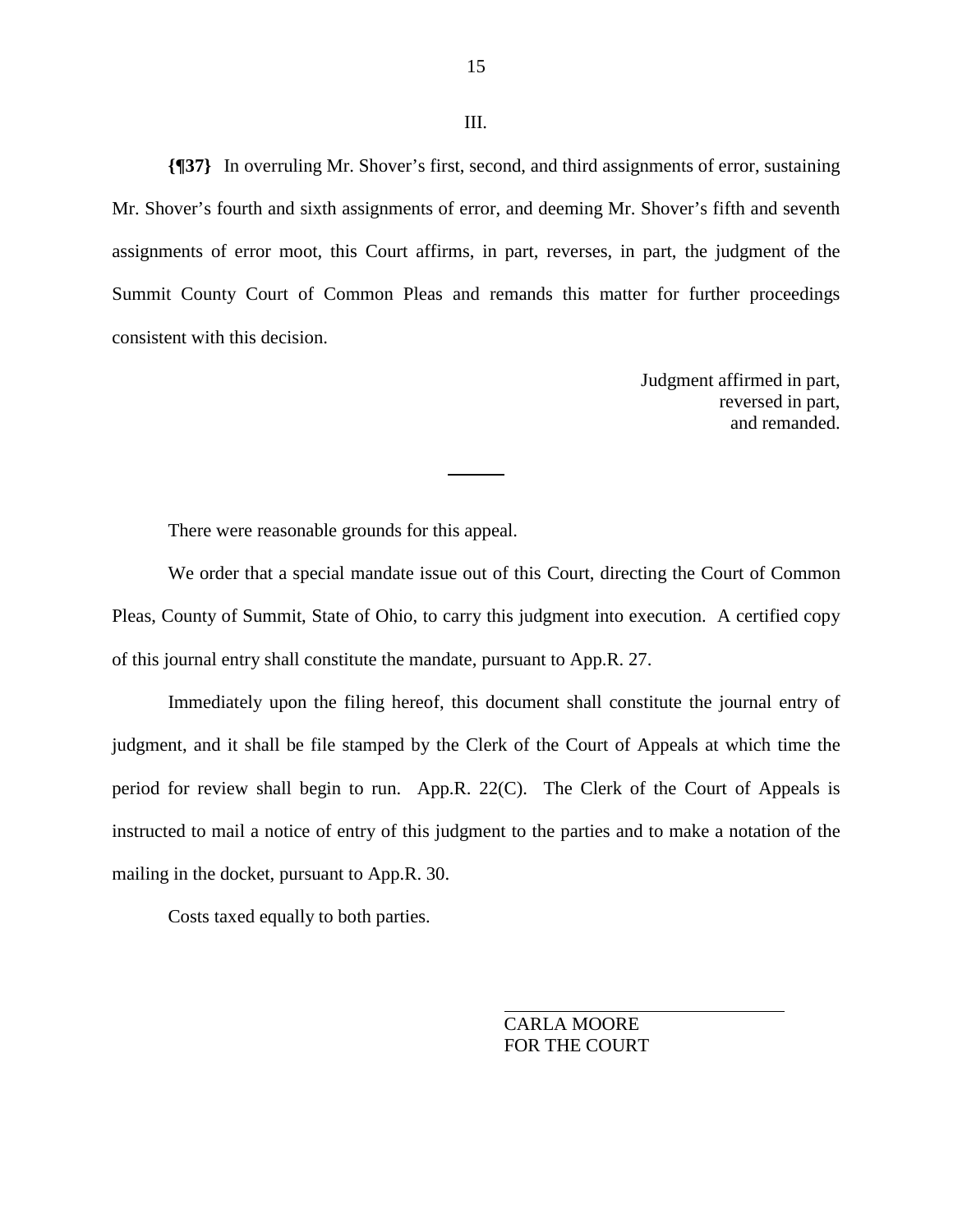# CARR, J. CONCURRING IN JUDGMENT ONLY.

**{¶38}** I concur in judgment only on the basis that I would conclude that the individual right to bear arms contained in the Second Amendment extends to motor vehicles.

**{¶39}** In *District of Columbia v. Heller*, 554 U.S. 570 (2008), the United States Supreme Court was confronted with the question of whether a District of Columbia statute prohibiting the possession of operable handguns within the home violated the Second Amendment to the U.S. Constitution. The high court answered that question in the affirmative and held that the Second Amendment conferred an individual right to keep and bear arms, principally for self-defense purposes. *Id*. Subsequently, in *McDonald v. Chicago*, 130 S.Ct. 3020 (2010), the Supreme Court addressed the question of whether Second Amendment was applicable to the States. The court also answered this question in the affirmative, holding that the Second Amendment right is "fully applicable" to the States. *McDonald*, 130 S.Ct. at 3026.

**{¶40}** Because the statutes at issue in both *Heller* and *McDonald* dealt specifically with handgun restrictions within the home, the court's central holdings in those cases "did not define the outer limits of the Second Amendment right to keep and bear arms." *U.S. v. Masciandaro*, 638 F.3d 458, 466 (4th Cir.2011). However, the *Heller* court did undertake a careful and deliberate analysis of the meaning of both the prefatory and operative clauses of the Second Amendment, and concluded that the amendment, at its core, ensured the individual right of all Americans to have and carry weapons in case of confrontation. *Heller*, 554 U.S. at 579-603. While the court acknowledged that the right was not unlimited, it repeatedly emphasized that the Second Amendment secured an individual right that existed outside the context of an organized militia, and that the individual right to bear arms existed for self-defense purposes. *Id*.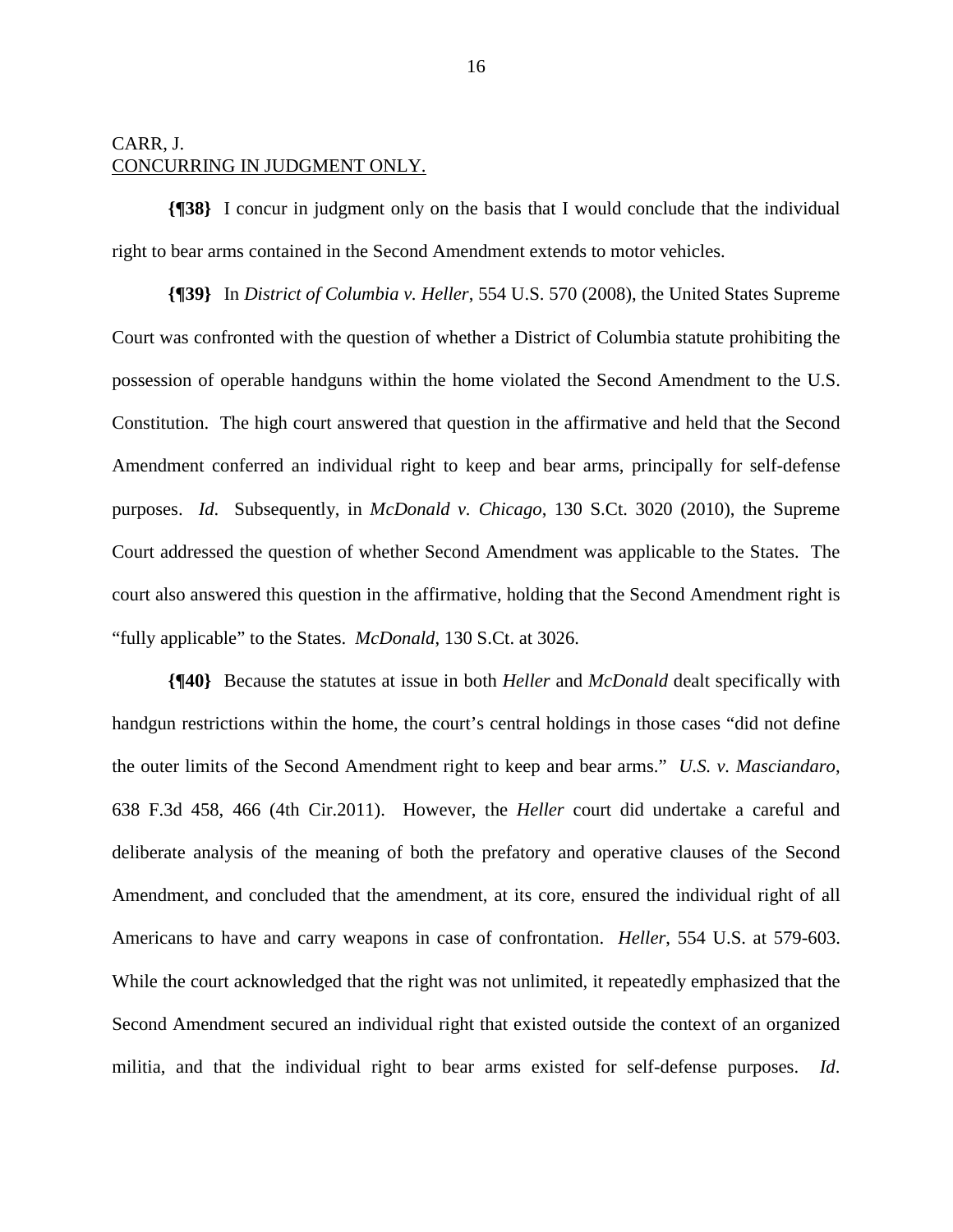Undoubtedly, in light of the Supreme Court's decision in *Heller*, "[t]he Second Amendment \* \* \* is now clearly an important individual right, which should not be given short shrift." *U.S. v. Tooley*, 717 F.Supp2d 580, 585 (S.D.W.V.2010).

**{¶41}** As the Seventh Circuit has observed, "one doesn't have to be an historian to realize that a right to keep and bear arms for personal self-defense in the eighteenth century could not rationally have been limited to the home." *Moore v. Madigan*, 702 F.3d 933, 936 (7th Cir.2012). It is axiomatic that the need to act in self-defense may arise outside the confines of one's home, and specifically in a motor vehicle. The Ohio General Assembly expressly acknowledged this reality by enacting R.C. 2901.09(B), which provides that a person who is lawfully an occupant of either a "residence" or "vehicle" has "no duty to retreat before using force in self-defense or defense of another." Though *Heller* and *McDonald* say that "'the need for defense of self, family, and property is *most acute*' in the home," that language does not mean that the need for defense of self, family and property never arises out of the home. *Moore*, 702 F.3d at 935. In fact, by using the modifier "most" in front of "acute," the court acknowledged the need for self-defense in places other than the home. As the Second Amendment primarily ensures the right of an individual to bear arms "in case of confrontation," surely the contours of that right would extend to situations where an individual would need to act in self-defense outside the individual's home. *Heller,* 554 U.S. at 592. Moreover, because the court identified reasonable restrictions such as "carrying[] firearms in sensitive places such as schools and government buildings," the court clearly acknowledged that the scope of the Second Amendment reaches beyond the home. *Heller,* 554 U.S. at 626-627. Otherwise, such "restrictions" need not be identified or examined. If the restrictions do not "impose[] a burden